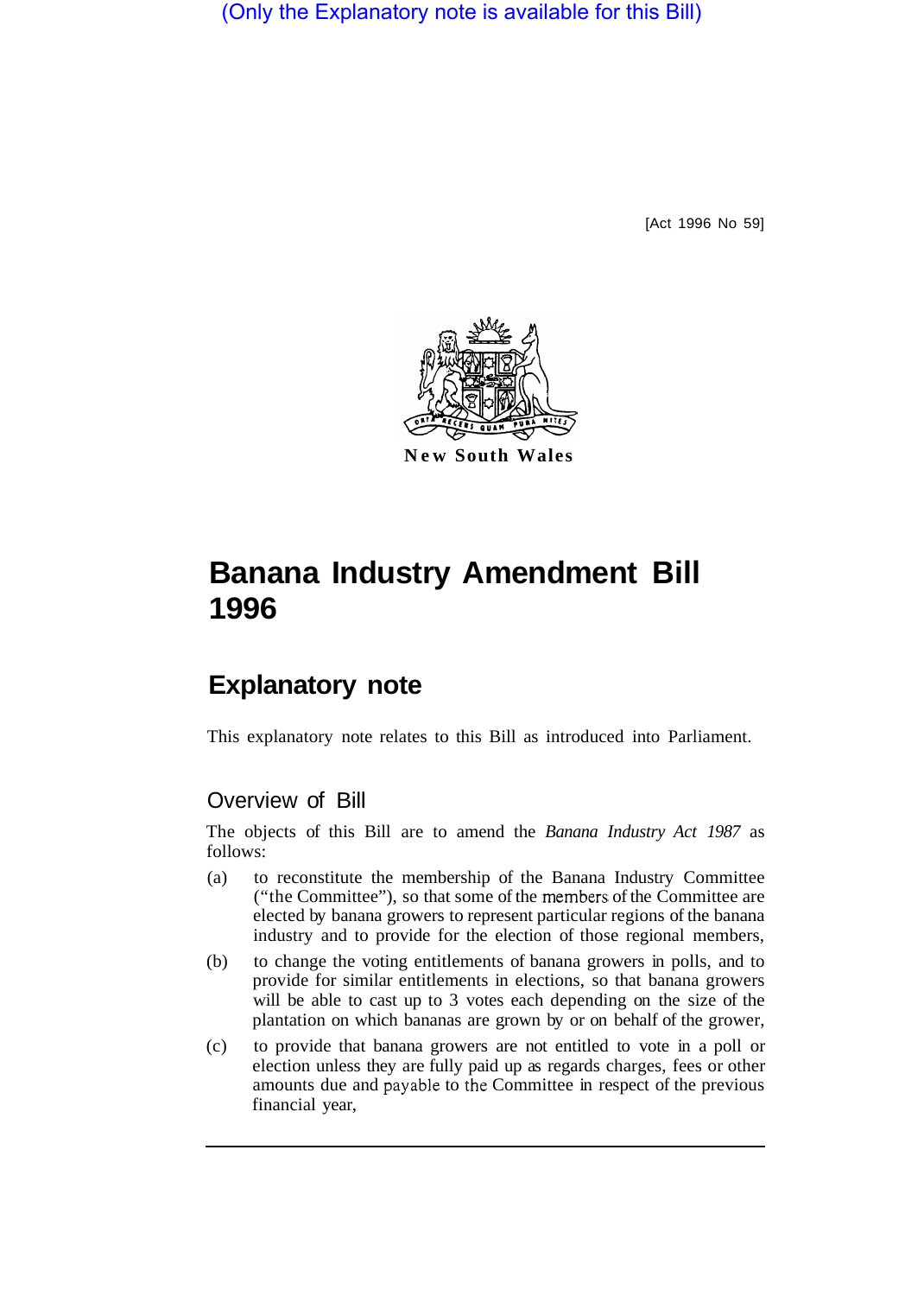Explanatory note

- (d) to allow the Committee to fund groups or bodies who assist the Committee in the exercise of the Committee's functions,
- (e) to remove the requirement that one of the members appointed by the Minister to the Committee be a public servant,
- (f) to make other minor and consequential amendments.

# Outline of provisions

**Clause 1** sets out the name (also called the short title) of the proposed Act.

**Clause 2** provides for the commencement of the proposed Act on a day or days to be proclaimed.

**Clause 3** gives effect to the amendments to the *Banana Industry Act 1987* as set out in Schedule 1.

#### **Schedule 1 Amendments**

#### **Reconstitution of Banana Industry Committee**

At present the Banana Industry Committee consists of 2 ministerial appointees and the persons holding office for the time being as members of the Board of Directors of the Banana Growers Federation Co-operative Limited ("the Federation").

The amendments to the Act contained in this Bill replace the Committee members who are Directors of the Federation with regional members. One regional member of the Committee is to be elected for each region of the banana industry. The Minister is to determine, by order, the number of regions to be represented on the Committee and the boundaries of those regions. In the event that the Minister makes a further determination that changes the boundaries of the regions to be represented on the Committee, a new election of members for the regions affected is required to be held. (See Schedule 1 [2], [3] and [4])

Savings and transitional provisions remove from office the members of the Committee who presently hold office by virtue of being Directors of the Federation. (See Schedule 1 [33])

The Minister is given the power to determine different terms of office for each of the first elected members of the Committee, so that their terms of office need not expire at the same time. (See Schedule 1 [33])

Explanatory note page 2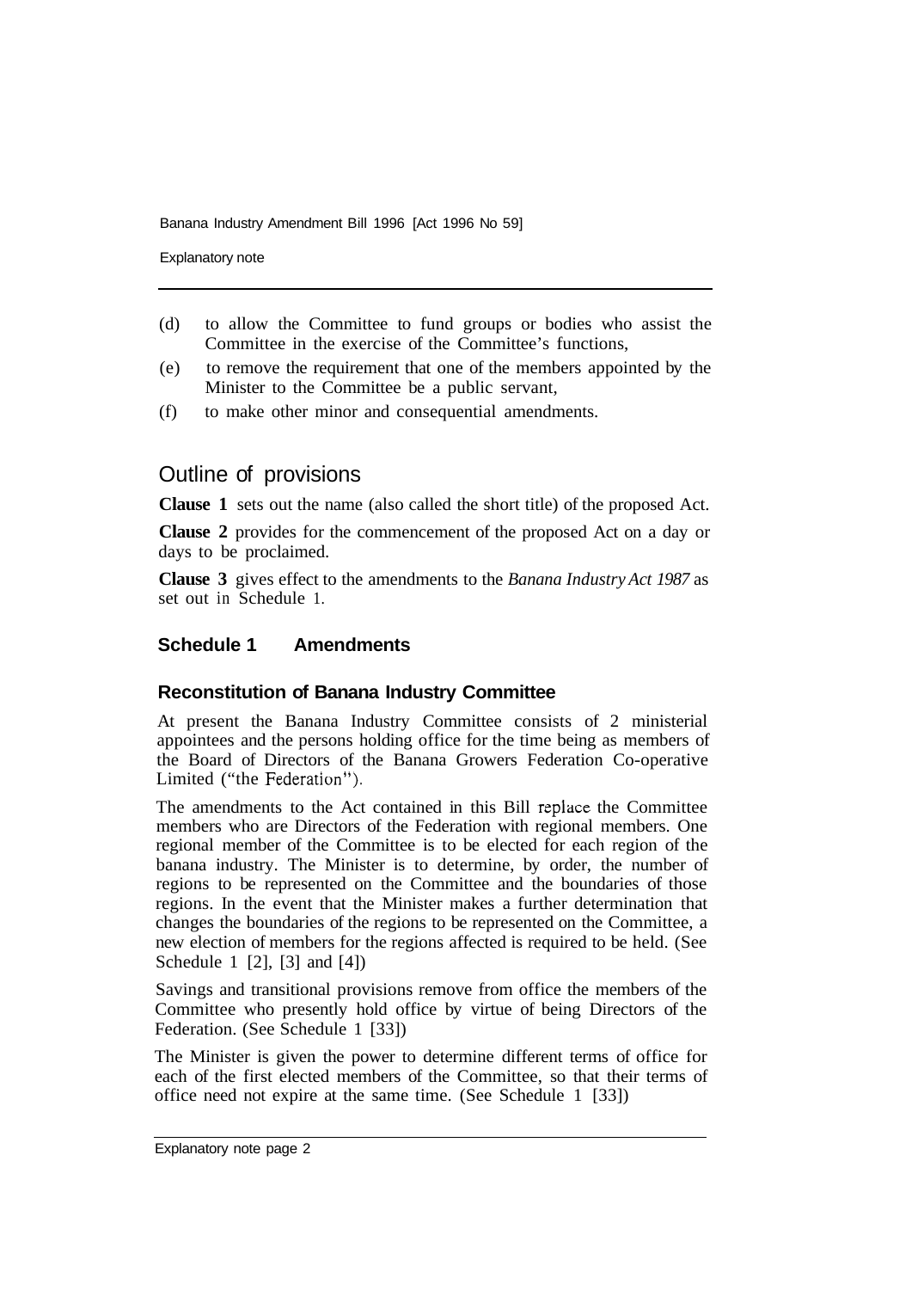Explanatory note

#### **Election of regional members**

New Part 4A provides for the election of regional members of the Committee by banana growers whose plantations are situated within the region concerned. The provisions relating to the conduct of elections are similar to existing provisions in the Act relating to the conduct of polls of banana growers. The regulations may provide that application for enrolment in the list of voters compiled for an election, and voting in an election, is compulsory. (See Schedule 1 [15], [20], [21] and [22])

If a banana grower has a plantation that is situated in more than one region, provision is made for the nomination by the banana grower of the region in which he or she is entitled to vote. (See Schedule  $\overline{1}$  [15])

Regional members of the Committee hold office for a period of 3 years, subject to provisions in the Act relating to vacancies in office. The Minister may appoint a person to fill a vacancy in the office of a regional member in certain circumstances. (See Schedule 1 [24], [25] and [26])

#### **Multiple votes**

The voting entitlements of banana growers are changed so that in a poll conducted under the Act, or an election of a regional member, a banana grower will be entitled to cast up to 3 votes, depending on the size of the banana grower's plantation. If the plantation has an area that does not exceed 4 hectares, the banana grower is entitled to one vote. If the plantation has an area that exceeds 4 hectares but does not exceed 8 hectares, the banana grower is entitled to 2 votes. If the plantation has an area that exceeds 8 hectares, the banana grower is entitled to 3 votes. The maximum number of votes that a banana grower will be entitled to cast in an election or poll will be 3 votes (regardless of whether the banana grower has an interest in more than one plantation). Regulations may be made relating to the method of determining a person's entitlement to vote. (See Schedule 1 [10], [15] and [23])

At present, where 2 or more persons are banana growers in relation to one plantation, only one of them is entitled to vote in a poll. This rule is extended to elections. (See Schedule 1 [15])

Regulations may provide for voting entitlements where there is more than one banana grower in relation to a plantation. (See Schedule 1 [10], [12] and [15])

When compiling a list of voters for a poll or election, the Minister will be required to include the voting entitlements of those voters in the list. A person who is dissatisfied with the determination as to his or her voting entitlement will be able to apply for review by a Local Court. (See Schedule 1 [8] and [15])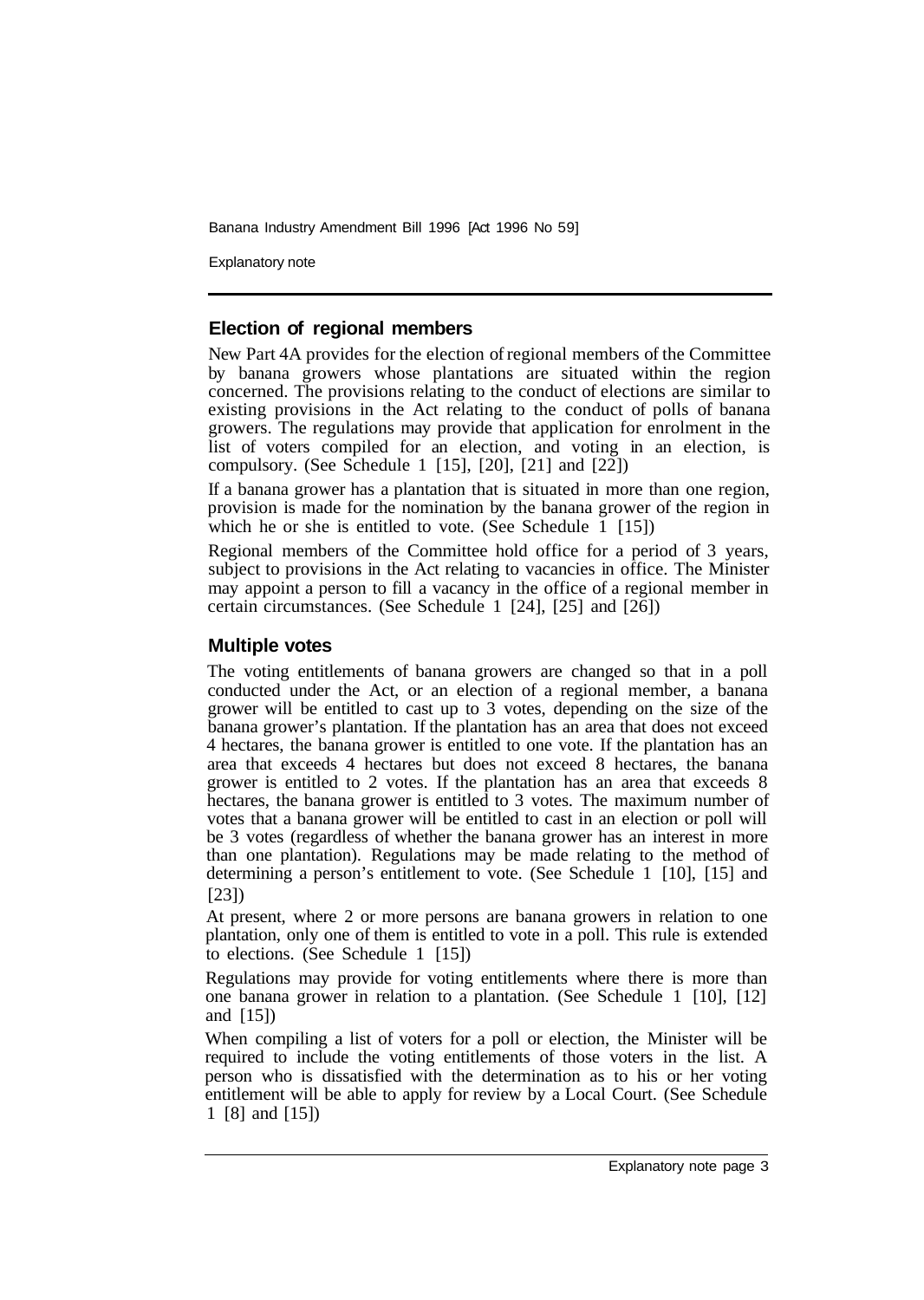Explanatory note

#### **Entitlement to vote**

A banana grower will not be entitled to vote in a poll or an election of a regional member if the grower has not paid all charges, fees and other amounts due and payable to the Committee under the Act in respect of the previous financial year by the close of enrolments for the poll or election. (See Schedule 1 [13] and [15])

### **Funding of groups**

At present the Committee may fund any scheme or activity that, in the Committee's opinion, is capable of assisting in the promotion or sale of bananas. The amendments also give the Committee power to fund any group or body that assists the Committee in the exercise of the Committee's functions. (See Schedule 1 [5])

#### **Removal of requirement that a member of the Committee be a public servant**

At present one of the 2 members of the Committee appointed by the Minister must be a public servant. This requirement is removed. (See Schedule 1 [3] and [27])

#### **Other minor and consequential amendments**

The current Chairperson of the Committee is removed from office. Instead the Chairperson is to be elected by regional members from their number. (See Schedule 1 [29] and [33])

The definition of *advertisement* is extended to include an advertisement that appears in an official publication of the Committee (so that, for instance, a poll can be advertised in a Committee publication). (See Schedule 1 [1] and [17])

Some references to the functions of the Federation that are now obsolete are removed. (See Schedule 1 [11] and [14])

A provision of the Act is relocated to make it clear that persons acting under the direction of the Committee are not personally liable for acts done in good faith. In addition, the provision is extended to make it clear that liability for omissions is also excluded. (See Schedule 1 [16] and [28])

Explanatory note page 4